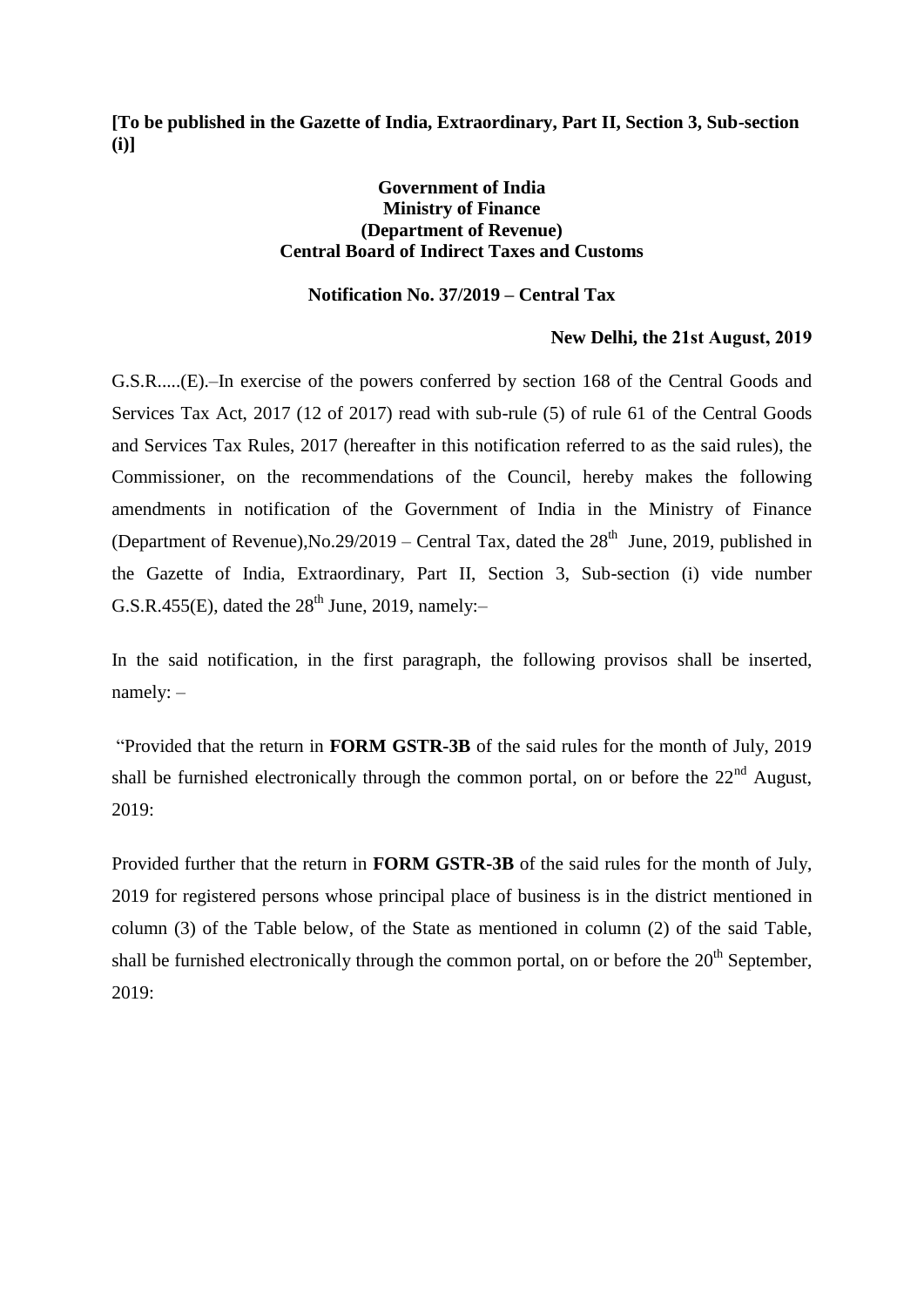| Sl. No. | Name of State | Name of District                                                                              |
|---------|---------------|-----------------------------------------------------------------------------------------------|
| (1)     | (2)           | (3)                                                                                           |
| 1.      | <b>Bihar</b>  | Araria,<br>Kishanganj,<br>Madhubani,<br>East                                                  |
|         |               | Sitamarhi,<br>Sheohar,<br>Champaran,<br>Supaul,                                               |
|         |               | Darbhanga, Muzaffarpur, Saharsa, Katihar,                                                     |
|         |               | Purnia, West Champaran                                                                        |
| 2.      | Gujarat       | Vadodara                                                                                      |
| 3.      | Karnataka     | Bagalkot, Ballari, Belagavi, Chamarajanagar,                                                  |
|         |               | Chikkamagalur,<br>Dakshina<br>Kannada,                                                        |
|         |               | Davanagere,<br>Dharwad,<br>Gadag,<br>Hassan,                                                  |
|         |               | Haveri, Kalaburagi, Kodagu, Koppal, Mandya,                                                   |
|         |               | Mysuru, Raichur, Shivamogga, Udupi, Uttara                                                    |
|         |               | Kannada, Vijayapura, Yadgir                                                                   |
| 4.      | Kerala        | Idukki, Malappuram, Wayanad, Kozhikode                                                        |
| 5.      | Maharashtra   | Kolhapur,<br>Sangli,<br>Satara,<br>Ratnagiri,<br>Sindhudurg, Palghar, Nashik, Ahmednagar      |
| 6.      | Odisha        | Balangir,<br>Kalahandi,<br>Sonepur,<br>Nuapada,<br>Koraput, Malkangiri, Rayagada, Nawarangpur |
| 7.      | Uttarakhand   | Uttarkashi and Chamoli                                                                        |

## TABLE